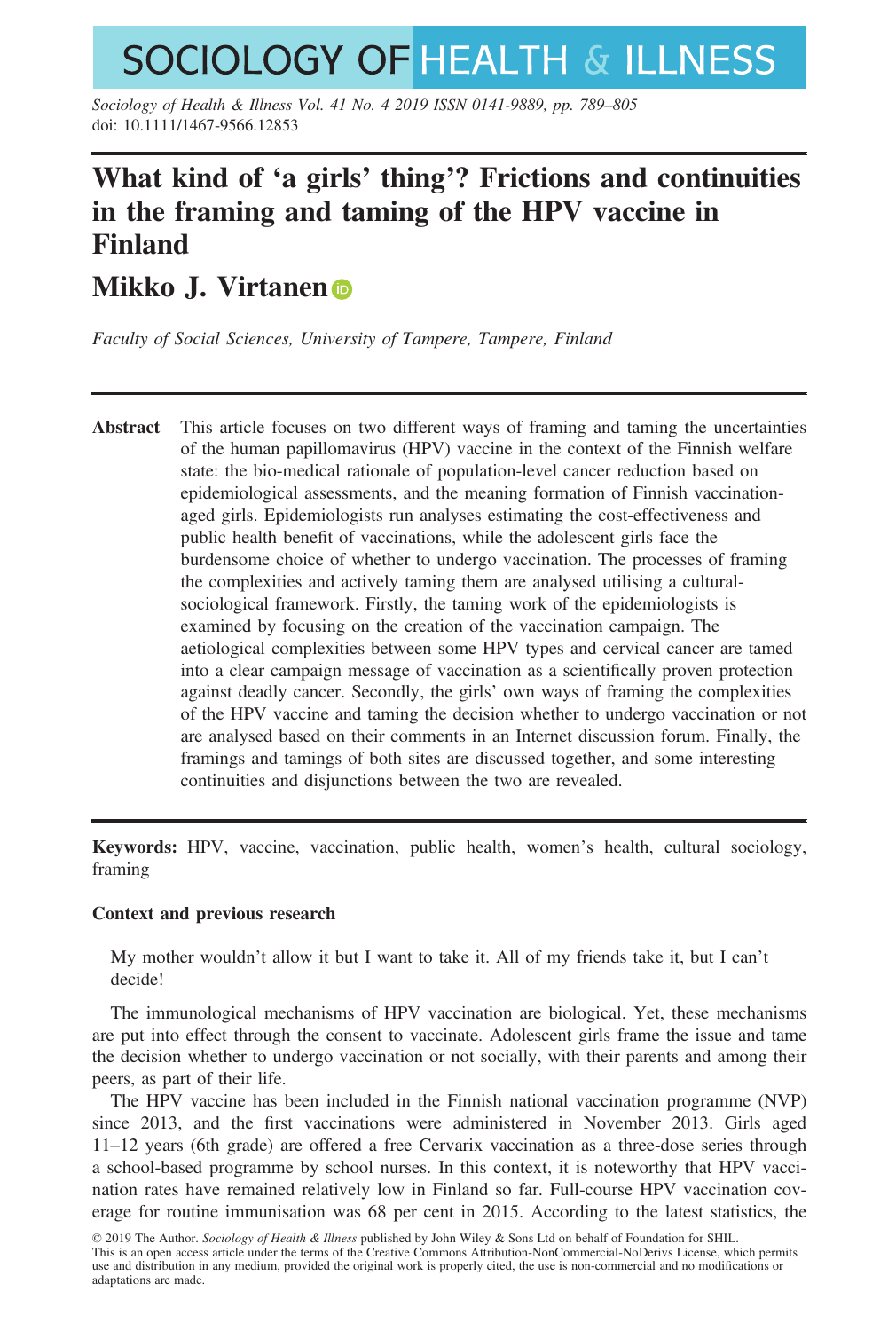coverage improved in 2016 to 72 per cent, but it is still far from the minimum goal set of 80 per cent, which has been met in Sweden and Norway, for example.<sup>1</sup>

At present, 23 European Union and European Economic Area member states recommend the HPV vaccination. However, the 'vaccine infrastructure' – in terms of the justifications and policies in addition to the administration of the campaign – differs from country to country, including those offering taxpayer-funded vaccination. There is some distinctiveness to the Finnish context in this respect. Firstly, Finland favours a welfare regime with universal healthcare. Taxpayer-funded vaccines are distributed through the effective and comprehensive networks of maternity and child health guidance and school health care. Secondly, Finland was a late implementer of the HPV vaccine by European standards – the vaccine was launched in 2013, five to six years after Germany, France, and the United Kingdom, for instance. Thirdly, the medicalscientific model of reasoning and the role of medical authorities have remained largely uncontested, which is also reflected in the relatively high population-wide vaccination rates (Finnish Science Barometer 2016). Fourthly, and in contrast to the combination of universal healthcare and trust in medical authorities, vaccine criticism has risen in the country since the debate following the Pandemrix vaccination campaign against  $H1N1$  (swine flu) in 2009–2010.<sup>2</sup>

Furthermore, the overall cervical cancer incidence is relatively low in Finland (4/100,000 women, mortality around 1/100,000). The publicly administered and population-based screening programme introduced in the 1950s based on cytological Pap (Papanicolaou) tests has been successful both in terms of coverage and effectiveness, leading to a 'rapid, world-record reduction of cervical cancer' (Nohynek 2008: 279). The clinical effectiveness of the screenings was thus promoted over HPV vaccination in epidemiological and economic terms until the end of the first decade of this century. The effective screening programme is also the main reason for the late adoption of the HPV vaccine in the Finnish NVP (Nohynek 2008, see also Casper and Clarke 1998, Gericke 2008, Hestbech et al. 2016, Paul et al.  $2018$ <sup>3</sup>

The cognitive and behavioural aspects of HPV vaccination are attracting increasing attention among health scientists. The vaccination is peculiar as a research topic which lies primarily in its targets. First, HPV vaccine is the first 'cancer vaccine' (Gericke 2008); the main target of the vaccination is a female-specific cancer in cervix. Consequently, the decision whether to undergo vaccination or not is not trivial; it is a decision concerning adolescent girls' future health in terms of protection against a sexually transmitted cancer (Wailoo *et al.* 2010). Second, the target population is distinct. Adolescent girls are 'a difficult population to vaccinate because of their liminality: they are not quite children and not quite adults' (Gottlieb 2018: 4). Hence, both the question of the actual decision-maker, the girl or the mother, as well as adolescents' and their parents' grounds and capacities to make the decision have been examined (Das et al. 2010, Griffioen et al. 2012, Patel et al. 2016).

Previous research has pointed out that mother-daughter communication takes place prior to consent; most mothers discuss HPV vaccine with their daughters, and adolescent girls' opinions play an important role in the discussions (Mathur *et al.* 2010, McRee *et al.* 2010, 2011). Furthermore, as Gregory Zimet's research group has shown, both 'the myths and the misinformation', such as the fear of reduction in safe-sex behaviours after the vaccination as well as inadequate vaccination recommendations by health care providers, and general distrust due to the perceived 'newness' of the vaccine, have been sparking anxiety about the decision (Zimet et al. 2013, see also Hendry et al. 2013, Larson et al. 2011, Thomson et al. 2016).

Social scientists, for their part, have targeted on socio-cultural aspects of HPV vaccination. Firstly, the debates and processes of adoption of the vaccine to NVPs as well as the implementation of vaccination campaigns are highlighted by drawing on critical science and technology studies (STS) and policy analysis frameworks (Connell and Hunt 2010, Gottlieb 2018, Linden 2016, Löwy 2010, Paul 2016, Paul et al. 2018). Secondly, by drawing on biopolitical and © 2019 The Author. Sociology of Health & Illness published by John Wiley & Sons Ltd on behalf of Foundation for SHIL.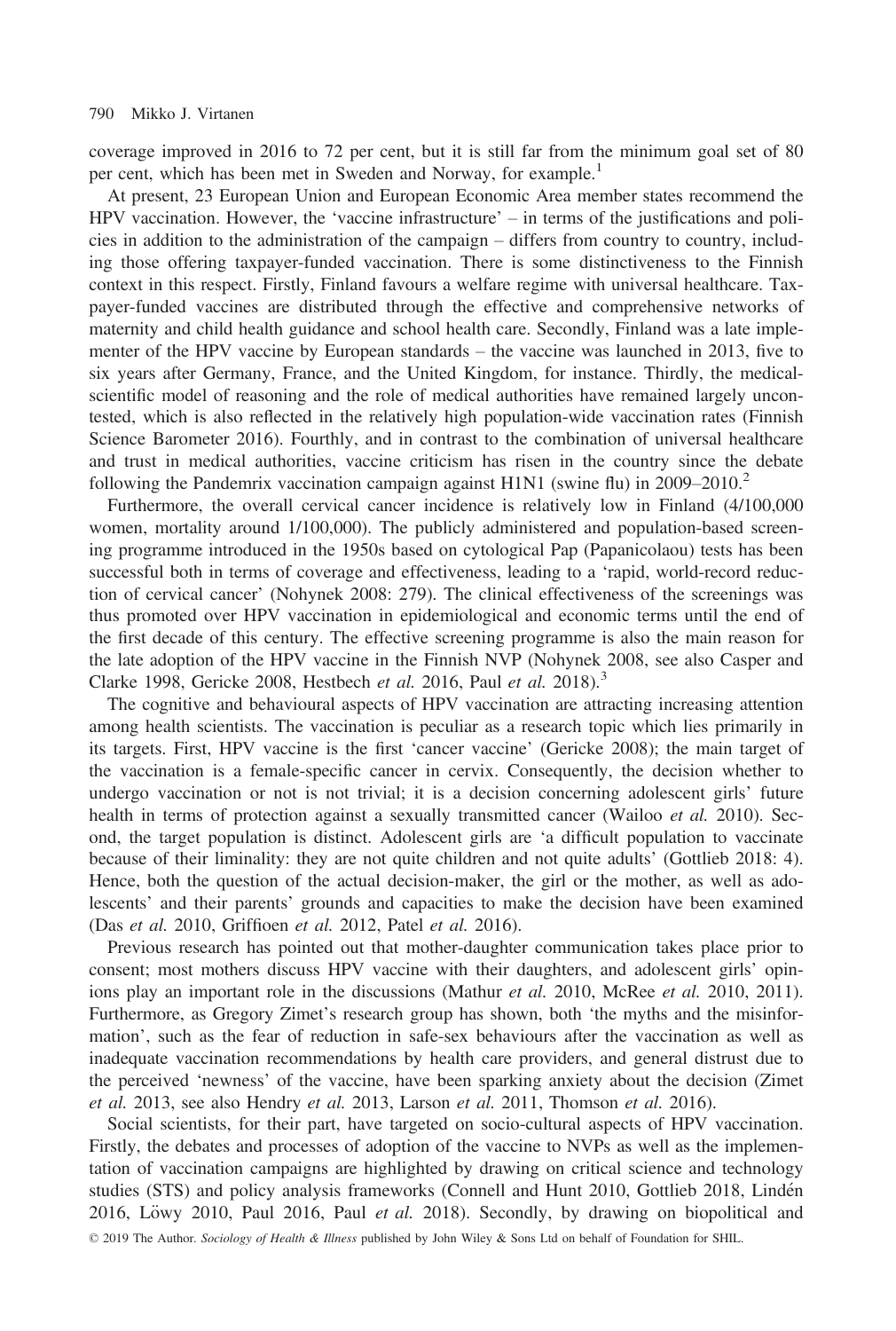gender research frameworks, the power and governance aspects of the vaccination have been critically scrutinised. On the one hand, the gendered governance by producing and protecting 'risky girlhoods' (Mamo et al. 2010), through both HPV vaccination itself as well as parental care related to it, has been examined (Linden 2017, Mara 2010, Mishra and Graham 2012). On the other, the widening scope of vaccination as 'pharmaceuticalisation of life' (Fox and Ward 2008: 865) and as a form of control over the bodies of adolescent girls in terms of public health have been pointed out (Casper and Carpenter 2008, Clarke et al. 2003, Mamo and Epstein 2014).

For the study at hand, the control aspect of HPV vaccination is of particular importance as it emphasises the nexus between individual responsibility and population (reproductive) health. On the one hand, public health is increasingly privatised, but on the other, individual responsibility for one's health is also a public (health) matter (Mamo *et al.* 2010); vaccination is not completely a matter of one's private health but a matter of privatised public health instead. Consequently, the privatisation carries both a rational and moral imperative: it is both individually rational and morally right to protect oneself – and at the same time the population – against cervical cancer, for instance.

Despite the growing interest in these processes, the diverse formation of HPV vaccination has not been exhaustively examined to date. Previous research has either focused on one site, cognitive decision-making and information needs, the work of health professionals or campaigns with diverse underpinnings, or highlighted the phenomenon by a general rationale, such as gendered governance through vaccine infrastructures or subject-shaping via health consumerism. The article at hand contributes to this growing research body by a multi-sited research design aiming at the mediations between sites and rationales of HPV vaccination, the ones of vaccination officials responsible for the vaccination campaign and the targets of the campaign, and by tracing both frictions and continuities between these.

#### Objective: frictions and continuities between landscapes of meaning

The objective of the article is twofold: first, to explore how HPV vaccine is made meaningful in two sites, or 'landscapes of meaning' (Reed 2011), that of the vaccine officials who direct the campaign, and that of the vaccination-aged girls; and second, to reveal both frictions and continuities between these two. The meaning formation is operationalised as framing of and taming the complexities of the vaccination in both of the landscapes. The conceptual tandem of framing and taming is utilised to grasp different aspects of meaning formation. Framings are mundane and often unreflected upon processes, while tamings are cognitive, rationalised, and technicalised forms of framing. The vaccine is made meaningful by framing issues (vaccination) and taming specific complexities (the decision whether to undergo vaccination or not) into a less complex, familiar form. (Silvast and Virtanen under review.)

Drawing on this cultural-sociological framework, the objective is approached via three research questions:

- 1) How is the persistent uncertainty intrinsic in the vaccine framed and tamed into the official vaccination campaign message, and what kind of message is thus created?
- 2) How is the vaccination framed and tamed by the adolescent girls themselves?
- 3) What kind of frictions and continuities come up between these two landscapes of meaning?

The first question is explored by analysing the creation of the Finnish HPV vaccination campaign and its epidemiological background. The second question is answered by analysing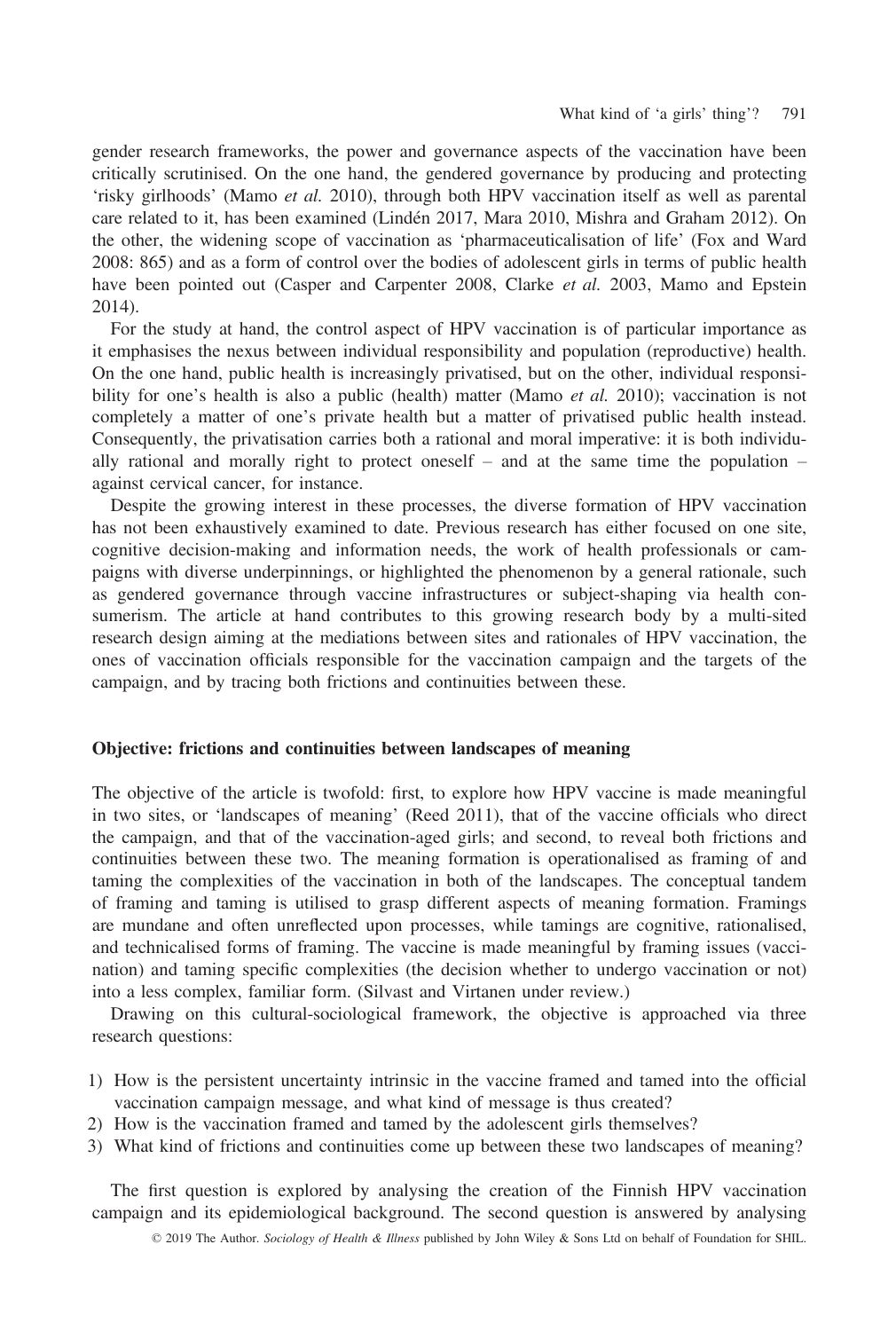peer discussions on demi.fi, a website for Finnish adolescent girls that is a culturally rich forum reflecting the users' very own landscape of meaning. The third question is studied by discussing the framings and tamings found on both sites together.

The analysis of framings and tamings in both landscapes is conducted two-dimensionally, based on Luhmann's (1995) conceptualisation of meaning formation. On the epistemic-factual dimension, the focus is on 'what' framings, and on the social dimension, on 'who' framings – what is framed as important factually, and who are referred to as important socially. Furthermore, in the analysis of the campaign materials, the framings and tamings on both dimensions are combined in order to analyse the campaign language and imagery as it promotes and shapes vaccination-aged girls as 'certain types of subjects (Clarke *et al.* 2003). This 'subjectshaping' is further reflected in the analysis of girls' online discussions.

Before turning to the analyses, I start by highlighting the aetiological complexities of the HP virus and its relation to cervical cancer. These complexities form the background to active epidemiological taming work of the vaccine, the results of which are seen in the campaign materials. Then, I present my research materials and methods. The fourth section of the article contains both analyses. In the final section, the results of the analyses – the girls' own framings and tamings and the image of the vaccination and its targets enacted in the campaign materials – are discussed together.

#### Epidemiological meaning: aetiological indeterminacy tamed statistically

The link between HPV and cervical cancer was discovered in the 1980s by Harald zur Hausen, a German Nobel Prize virologist. Based on zur Hausen's (2000, 2009) pioneering work, HPV is currently considered a necessary factor in the development of invasive cervical cancer. However, the virus infection is not sufficient factor, and there are various types of factors that cannot be comprehensively controlled, such as possible interactions between different virus types across various time scales. Besides, 'the strength of the causal association does not necessarily predict what will happen when a causal factor is removed. [...] We do not understand precisely the aetiology of cervical cancer at either the individual or the population level.' (Aronowitz 2010: 23–24, see also Haug 2009.)

This is no peculiarity of cervical cancer, however; it is rather a persistent challenge in cancer research in general. In fact, 'the evidence for the causal link between HPV and cervical cancer is tighter than almost any other causal association in cancer' (Aronowitz 2010: 24). Direct observations and visualisations of the mechanisms of the infection have been carried out, and the role of HPV in cancer transformation has been considered from the perspective of the virus itself (ibid., Cairns 1997: 166–200). The factor that makes cervical cancer stand out is its current primary prevention method, the vaccine.

The aetiological uncertainties in cancer development do not necessarily entail the inefficacy of vaccination as a prevention method. However, the epidemiological taming takes a different path from that of aetiology. The scientific rationale behind the vaccine assessment is one of empiricism in terms of epidemiological-statistical probabilities, not one of realism as aetiological-ontological certainty (Virtanen 2015: 303–310). The statistical analysis of population impact, risks, and cost-efficiency is based on probabilities and mean figures. Salo (2017: 14) has described the assessment criteria of vaccines in the Finnish context of the universal vaccination policy:

The working group ... composed of national experts ... carefully evaluates the potential vaccination programme according to four criteria given by KRAR [the National Advisory Committee on Vaccination]: 1) expected public health benefit, 2) safety of vaccine for an individual, 3) safety of the vaccination programme at the population level, 4) cost-effectiveness.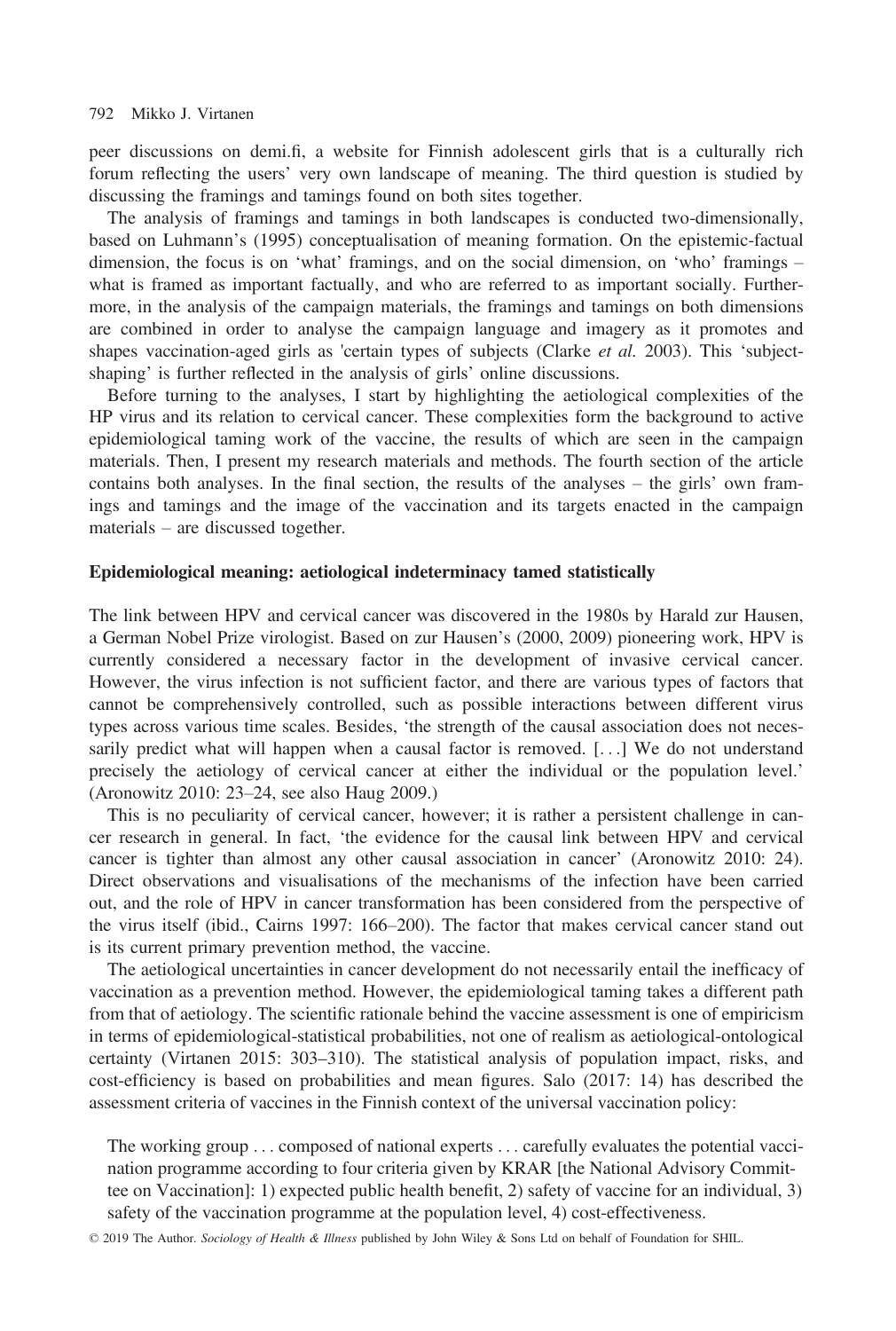In the British context, it is stated unambiguously that '[c]ost-effectiveness is the cornerstone of decision making where universal vaccination of the population is concerned' (Hall 2010: A56).

Public health benefit and cost-effectiveness are assessed on the population level, paired with both individual- and population-level safety, and analyses are run estimating cost per qualityadjusted life-year (QALY). The results are also compared with other potential prevention methods, such as Pap smear screenings, for which similar assessment analyses are also run (Nohynek 2008, Salo 2017). Once the vaccine was included in the NVP, the clinical-aetiological uncertainties yielded to the unambiguous statements in the Finnish HPV vaccination campaign organised by the public medical officials: 'HPV types 16 and 18 are the cause of 70 per cent of cervical cancers. [...] [W]hen you take the vaccine you get protection against the cancer-causing HP virus.' (tyttojenjuttu.fi)

In sum, the HPV vaccine is not a static object but one that must be actively stabilised by giving it different statuses on different occasions. The indeterminacies in cancer aetiology and the epidemiological-statistical uncertainties about the (cost) effect of the vaccine must be actively framed and tamed according to different contexts. In the words of Casper and Clarke (1998: 277), the vaccine must be 'tinkered' with on many occasions to be 'good enough', both in scientifically technical and socio-political terms, not only vis-a-vis the vaccination-aged girls and their parents, but also in relation to other prevention methods, health policies, legal requirements, and public opinion formation as well. In Finland, however, the adoption of the vaccine into the NVP caused no remarkable political or public contestation compared to other European countries, such as Austria and the Netherlands (Paul 2016, Paul et al. 2018), and especially to the United States (Gottlieb 2018). Hence, it is reasonable to move the focus on the relatively low HPV vaccination coverage in Finland to the potential frictions between the framings and tamings of the directors of the vaccination campaign and the framings and tamings of the girls targeted for the vaccination.

### Materials and methods

The research materials consist of two different data corpuses. The first corpus contains both the official Finnish HPV vaccination campaign materials and the campaign's planning phase materials made by the advertising agency *Recommended* (reco.fi). The official campaign materials gathered from the campaign website (tyttojenjuttu.fi) consist of textual information, pictures, and other visualisations and short information clips on YouTube. The planning materials, 12 pages in printed form, consist of textual and visual content about the making of the campaign. The materials are openly available on the public innovation website (innokyla.fi), and they could also be freely commented on before the campaign's launch in 2013. I conduct interpretative, thematic analysis of (i) the framings and tamings of HPV and cervical cancer, and (ii) the subject-shaping of the adolescent girls in the materials. The interpretation work is carried out two-dimensionally, on the epistemic-factual and social dimensions.

The second data corpus consists of vaccination-aged girls' online contributions to a discussion about the HPV vaccination on demi.fi, a Finnish Internet site for girls. Demi's discussion forum is highly popular among girls aged 10–18 years, and the themes discussed on the forum cover all possible aspects of a Finnish adolescent girl's life. All the online discussions are moderated, and participation requires registration. The HPV vaccination was discussed in several threads from 2013 onwards. Four of the threads most suitable for the task at hand were selected during the preparatory phase of the study: 'Experiences of the HPV vaccination'  $(n = 86)$ , 'Nurses on the web: HPV vaccination, does it make you think?'  $(n = 96)$ , 'HPV vaccination' ( $n = 32$ ) and 'Are you going to take the HPV vaccine?' ( $n = 137$ ).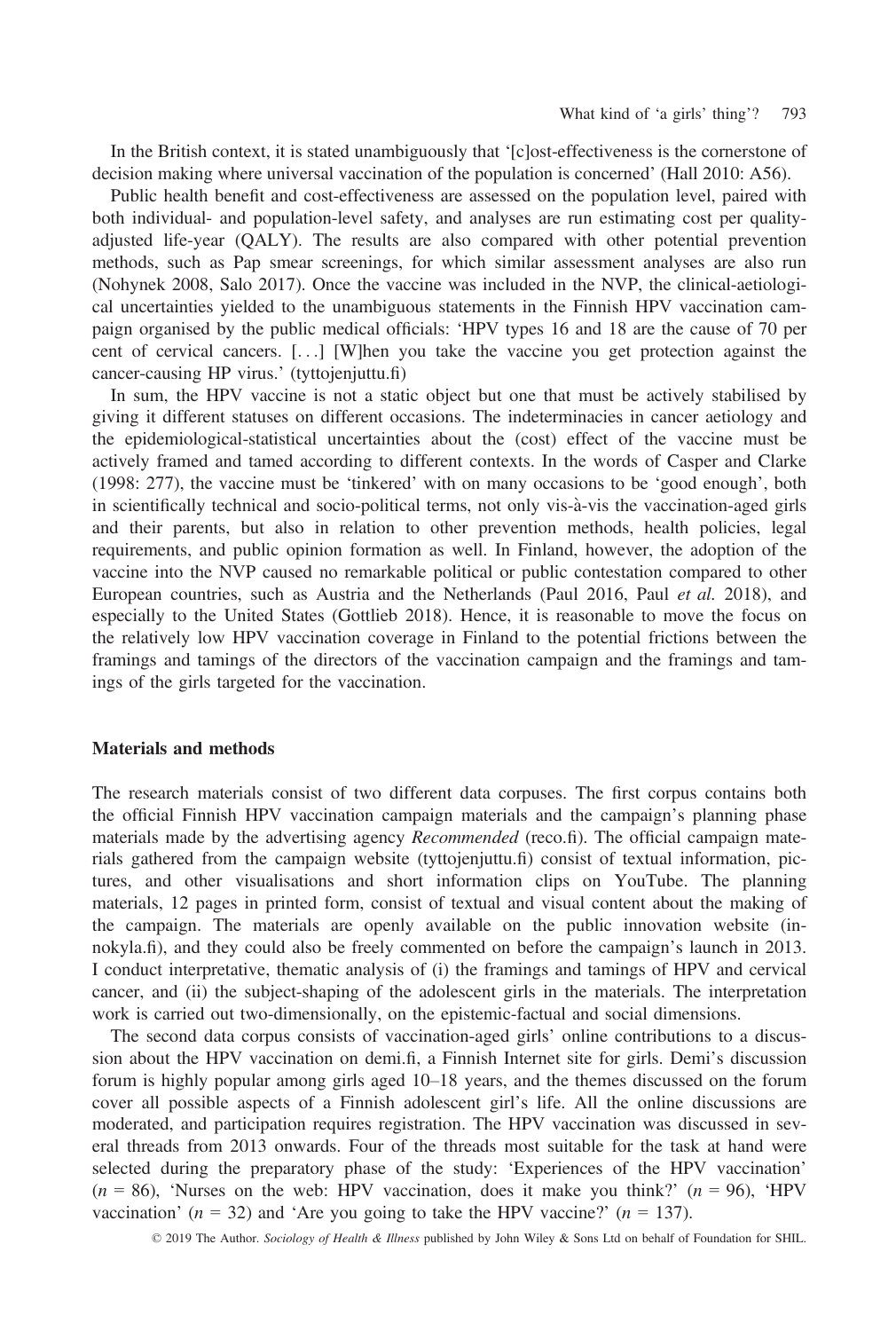The data corpus of 447 online comments is not a representative and exhaustive sample of Finnish adolescent girls' opinions and views of the HPV vaccine. However, it is a rich source of the girls' own ways of framing and taming the complexities of the HPV vaccine and the difficult decision of whether to take it or not. The context, the Demi discussion forum, is also significant as the girls' own cultural zone. The girls involved interact with peers facing the same situation – having to make a difficult choice concerning their own health. The participants use a language of their own, an informal slang full of misspellings and careless grammar, rich with abbreviations and emoticons. Furthermore, when references to parents, other relatives, older friends, school nurses, and the media are made, they are considered as being outside the discussion, even though any of them could read the discussion online.

The analysis of the online discussions targets active meaning-formation operationalised as framing and taming of the vaccine among the adolescent girls. Drawing from the methodological insights of Straussian grounded theory (Corbin and Strauss 2012), I began by coding the raw data line-by-line with ATLAS.ti software, and then cross-coding, resulting in a total of 87 codes. Each utterance could contain several codes. I also gathered remarks and wrote notes about issues relevant to the task at hand. In the second phase, I merged the codes into eight positive/uncritical/pro and eleven negative/critical/con themes and then classified and interpreted the themed data by utilising the social and epistemic-factual conceptualisation of meaning formation. Lastly, I refined the analysis by interpreting the classified data vis-à-vis the results of the analysis of the campaign materials and research literature.

#### Analysis: framings and tamings in campaign materials and online discussions

The campaign materials: a sure shot against deadly cancer

The guiding outline for the creation of the Finnish HPV vaccination campaign is formulated as tripartite in the planning materials:<sup>4</sup>

Daughters and mothers/parents as the target group

Goal: arouse interest, distribute information

Tone: reliable, clear

Based on this outline, the campaign is tailored to a one-theme concept, 'a girls' thing'.

Instead of the conventional top-down health communication, the concept is intended to produce a pronouncedly fresh, grass-roots approach: 'a girls' thing' concept is put to work in the campaign materials both online and in print, encompassing 'posters, letters, website, banners' and 'videos, 30 sec.  $\&$  60 sec.'. Except for the letters sent home and a couple of text boxes directed at parents on the campaign website, the campaign materials directly target the adolescent girls. This contrasts partly the 'One Less' campaign in the United States which depicts girls as empowered tamers of individual cancer risk and mothers as responsible for the health of their daughters (Mamo et al. 2010). Similarly, in the Swedish campaign materials, 'the mother is addressed as a caring, good and responsible parent who wants to preserve the future health of her daughter by acting as a risk manager in the present' (Lindén 2017: 116).

The girl-centeredness in the Finnish campaign is manifested throughout the visual materials: the theme colours are pink and magenta; all the pictures contain teenage girls, mostly with friends; and all the banner texts and visualisations are pronouncedly clear and unambiguous, even to a dramatic extent. Below are two pictures from the campaign website, both with a pink background. The upper image is from the front page of the site and the lower image is from the cervical cancer information page. [Colour pictures can be viewed at wileyonlinelibrary.com]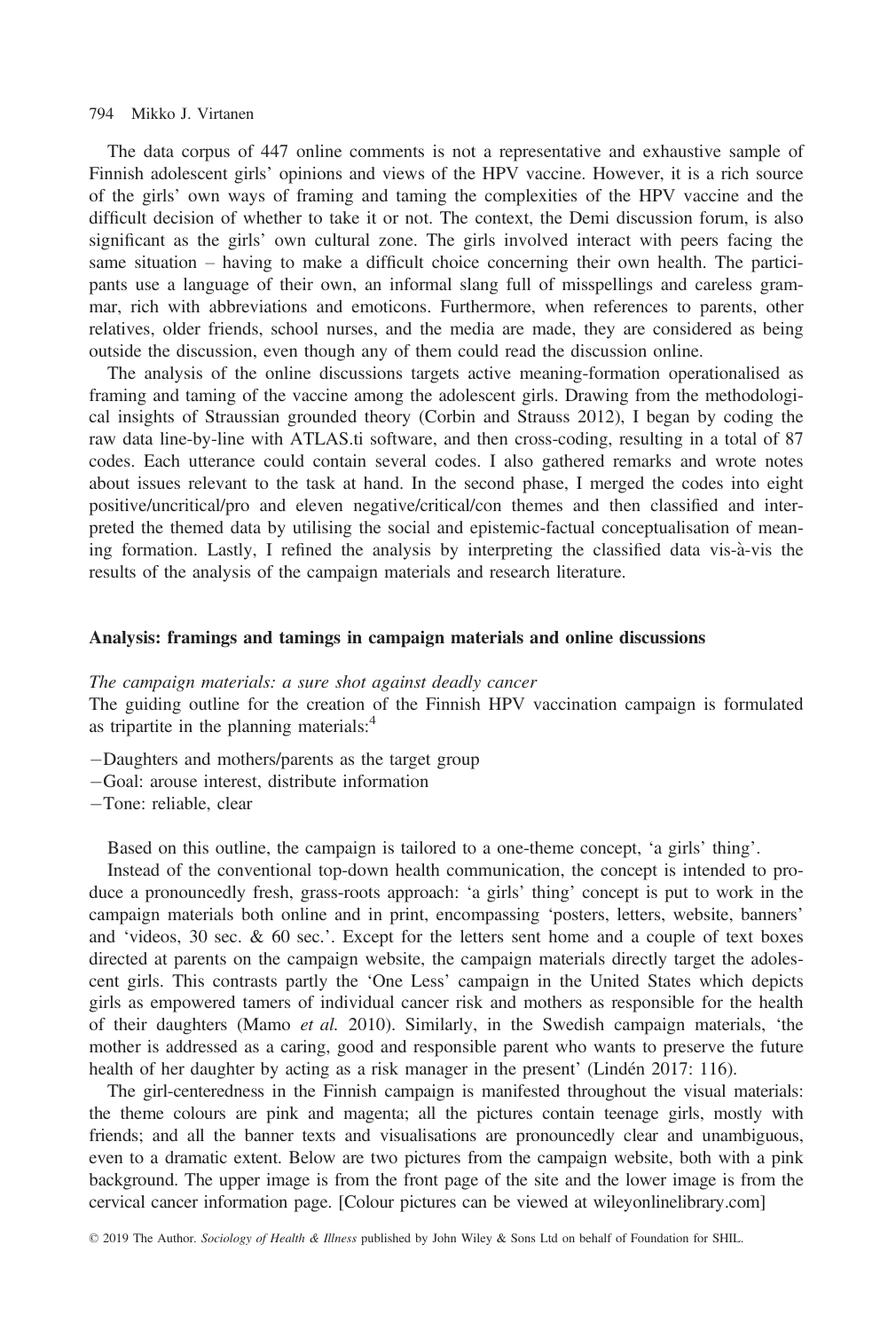

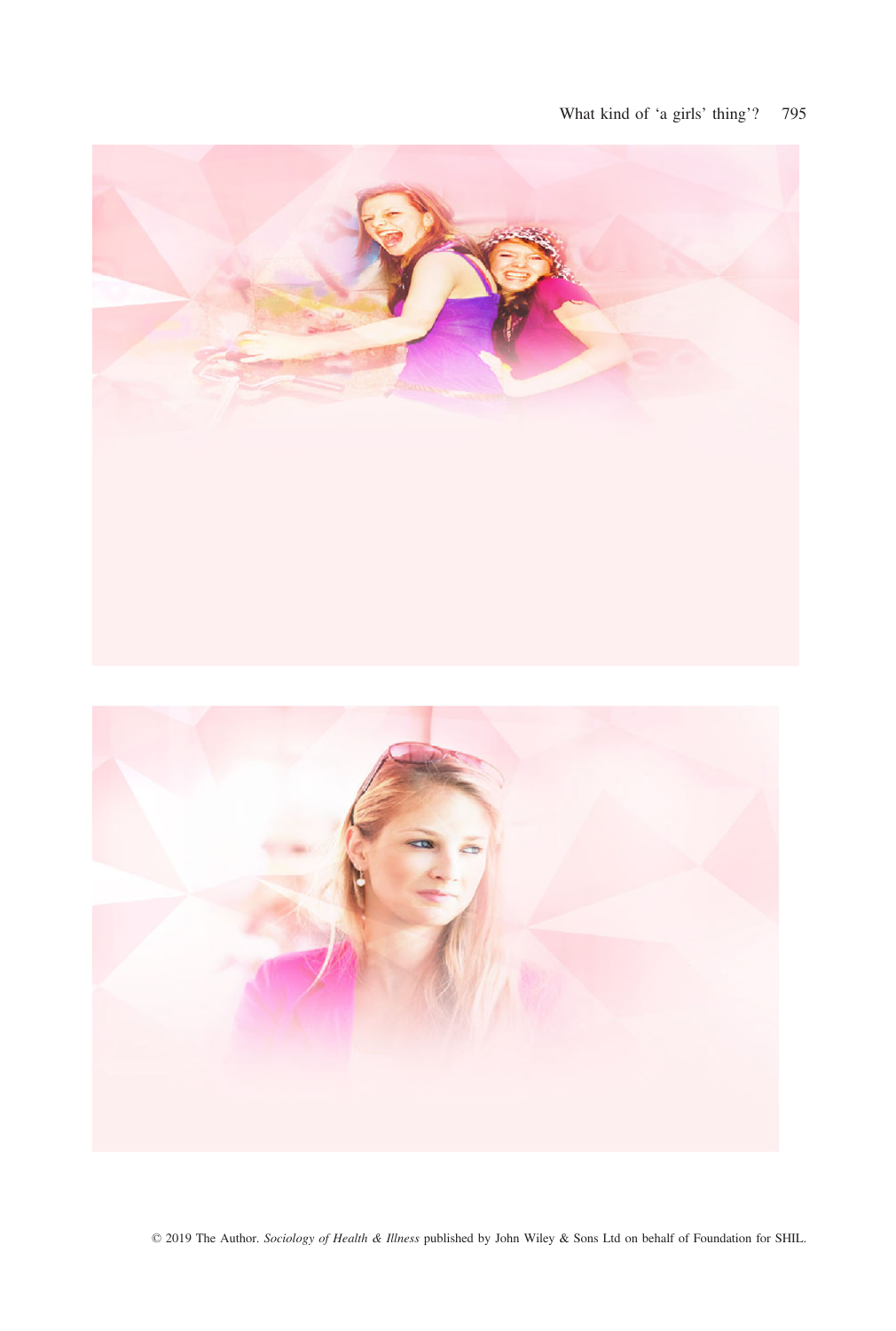The social framings, social bonds and demarcations enacted in the campaign materials, appear as ambivalent. On the one hand, the adolescent girls are active and cheerful in the illustrations. They are portrayed curiously close to each other while engaged in activities such as biking (above) or chatting and laughing together. The objective of the conceptualisation states:

When the campaign theme is pleasant and positive, the topic immediately becomes more interesting. [...] For the girls to become interested in the vaccine and to take it, the campaign must be made 'their own kind of thing'. 5

The campaign materials approach the vaccination-aged girls directly and exclusively by using social imagery familiar to them; a socio-cultural exclusiveness is enacted by portraying adolescent girls having fun socially.

On the other hand, the vaccination is ultimately offered to individuals. There is one picture on the campaign site portraying a lone girl who is noticeably older than other girls pictured; she is apparently pondering something (see above). The illustration draws an image of a circumspect adolescent, more mature than the other girls having fun together in the other website imagery. Girls in the target cohorts are addressed – and enacted – not only through social exclusiveness but also as rational and knowledgeable individuals. The vaccine is not only a girls' thing collectively, but also a thing for one rational individual adolescent girl at a time. This individual rationality is enacted epistemic-factually.

Below are three side banner pictures from the campaign website (all in magenta and pink colour).



The text underneath the pictures states (from left to right): 'Eight out of ten people are infected with the HPV infection during their lives', '150 get sick, and 50 of them die', and 'The vaccine prevents four out of five cervical cancers'. The campaign video $6$  is even more dramatic, as (unvaccinated) figures facing death are slowly faded out, while those who were vaccinated remain. The vaccine keeps them alive.

Underlying aetiological uncertainties are framed and tamed into a scientifically proven cure against the deadly cancer. As stated on the front page of the campaign site: 'When you are vaccinated, you get protection against the cancer-causing HP virus.' The epistemic-factual framing of the issue is clear. Firstly, there is a deadly cancer approaching, and the vaccine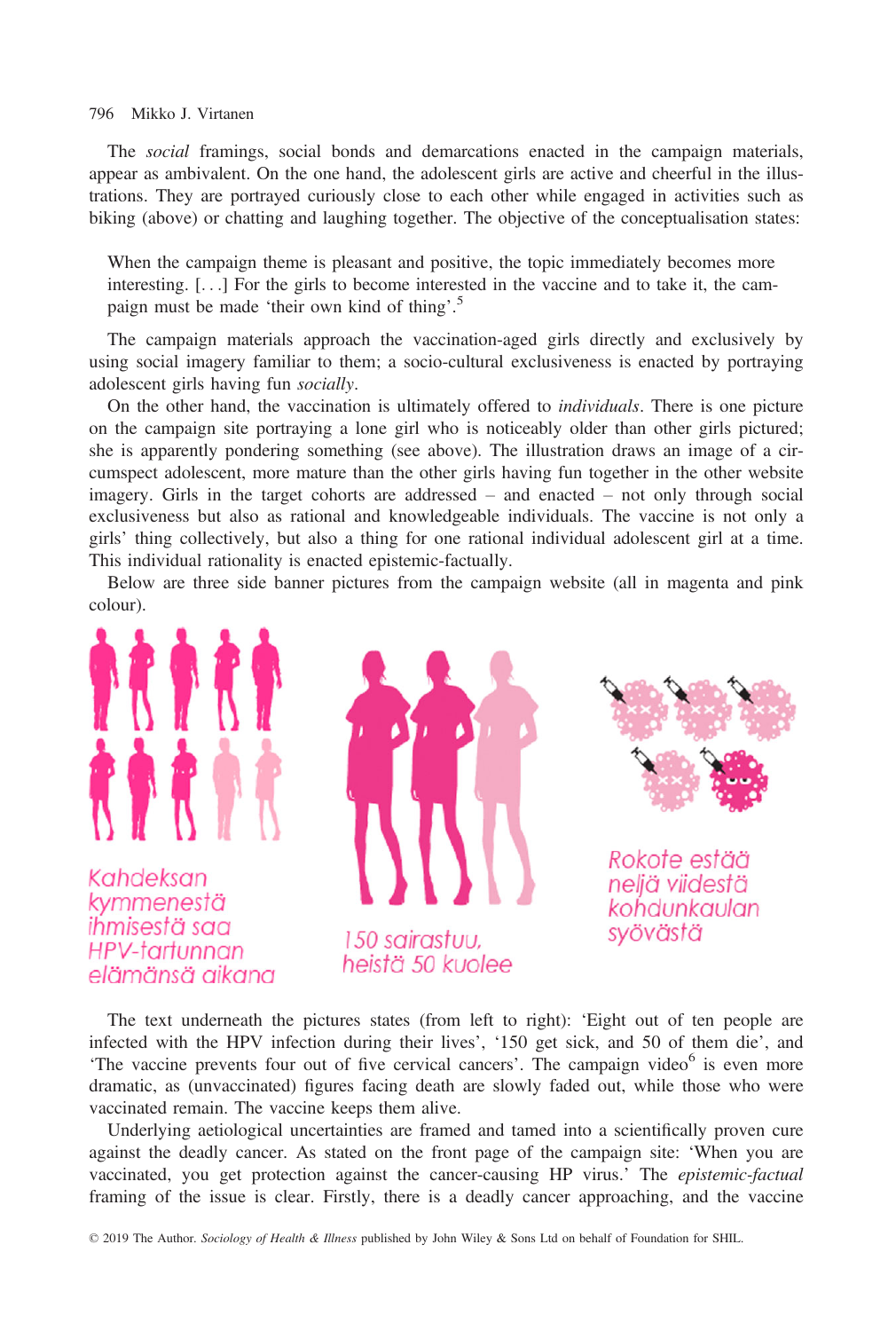prevents it. Secondly, adolescent girls, as rational individuals, have the key to protect themselves against this deadly cancer. The right and wise thing to do is to be vaccinated. Deciding not to be vaccinated is framed as an irrational and irresponsible choice, since one consciously takes the risk of developing cancer.

Choice rationality is not enacted socially but individually, and issues of solidarity remain untouched in the materials. Lisa Linden (2017: 107) argues similarly in the Swedish context: HPV '[v]accination practice invokes a tension between the collective good and individual choice'. The tension is striking as one of the goals of the campaign is population or herd immunity. This is an important threshold rate of vaccination coverage in the population beyond which it is harder for a contagious disease to pass between people who have not been vaccinated. Achieving herd immunity is important both in terms of clinical epidemiology and cost-effectiveness (Brisson and Edmunds 2003), but also in terms of solidarity, as it 'gives protection to vulnerable people such as those who are too sick or too young to be vaccinated'.<sup>7</sup>

The ambivalence of individual-rationality and social-solidarity is even more complex in the campaign materials, however. Firstly, the social framing is twofold: both the active (imagined) community of vaccination-aged girls doing their girls' things and each individual girl pondering the decision alone are framed as a socio-cultural unit separately. Yet, secondly, these social frames appear asymmetric. The vaccine gets framed as girls' 'own kind of thing'<sup>8</sup> through the illustration of interaction familiar to them. Portrayed social interaction makes 'the campaign theme ... pleasant and positive'; it functions as a means to an end, a means '[f]or the girls to become interested in the vaccine and to take it'.

Adolescent girls are shaped as rational health-subjects for whom making the right decision is both easy and relieving through the girls' very own visualised zone of meaning, rich with social activity that is familiar to them. The issue itself – whether to be vaccinated or not – is a matter of wise and knowledgeable decision, pondered individually and rationally, and sociality and solidarity gets framed outside this core epistemic-factual question. It is up to the girls themselves to frame and tame the question of whether to be vaccinated or not socially among peers – in online discussions, for instance.

# Internet discussion: 'a girls' thing' revised

Adolescent girls frame the vaccination and the tame the vaccination decision socially in the online discussion. A difficult topic and decision concerning one's own health is made socially meaningful among peers. Hence, the online discussion of the HPV vaccination itself is an example of how socio-cultural structures are (re)built in the moment of individually faced uncertainty.

The HPV vaccine discussions on the demi.fi website have a broad, twofold structure. Approximately half of the comments were short (one or two lines) and expressed either a pro or a con attitude towards the vaccination:<sup>9</sup>

[I] have been thinking getting it, but three shots in half a year D:: (35/137)

This is an outcome in itself. Half of the girls did not think over the issue in depth, or at least they did not express this in written form, even though they participated in the discussion. The other half of the comments contained more consideration, often including explicit reasoning and surprisingly thorough assessments.

Remarks about discussions: cancer vaccine, media and sex It is salient that the discussions were centred on cancer. Especially in the comments with a positive attitude towards the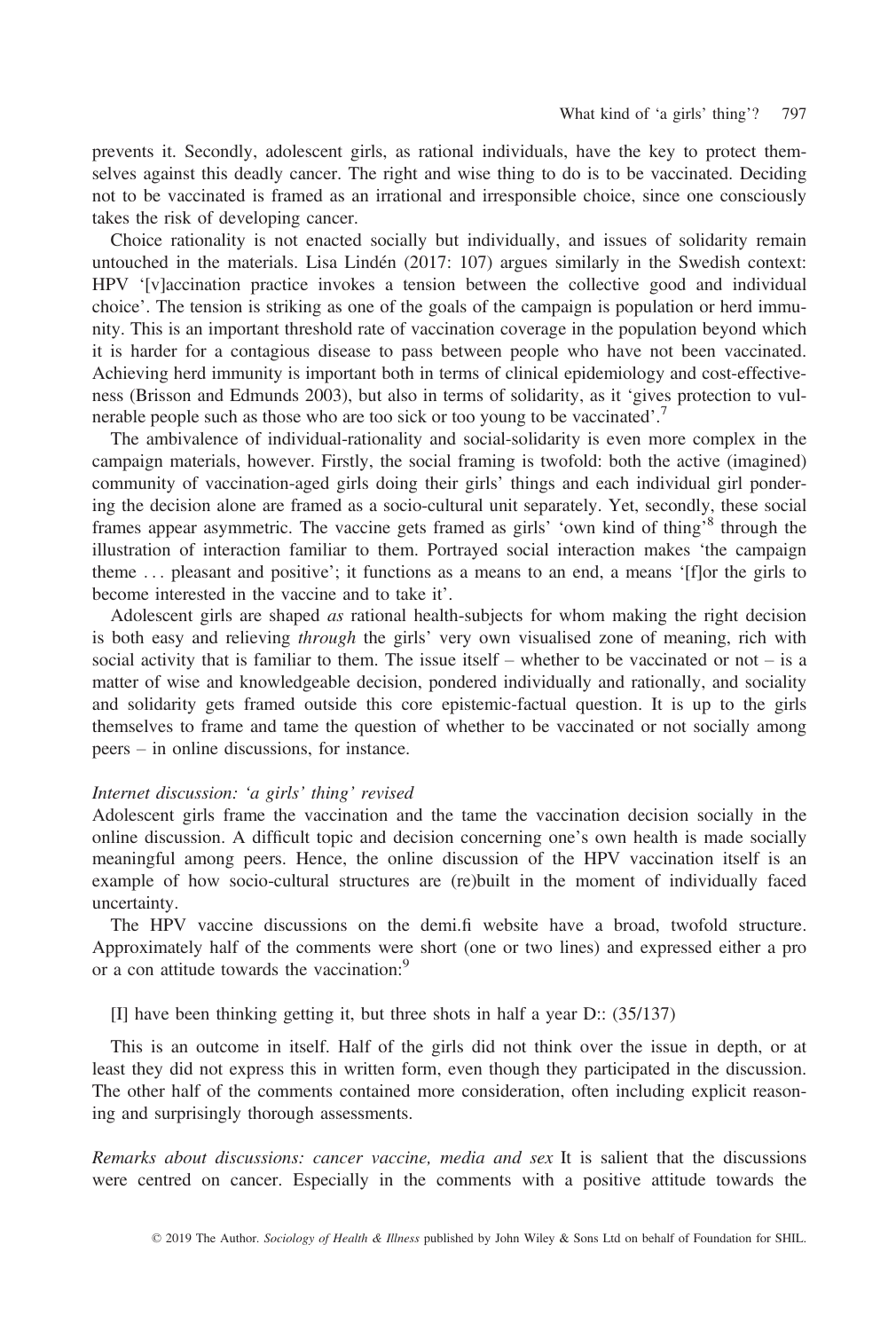vaccine, the HPV–cervical cancer link was taken for granted; the HPV vaccine was framed unambiguously as a cancer vaccine.

[T]hat vaccine is only a good thing and it can prevent CANCER. Every single cancer patient is one too many. (11/86)

In addition, print and online media were mentioned relatively often in both critical and uncritical comments, and links to official statements and other texts were attached. However, references to alternative, vaccine-critical media were relatively rare and followed without exception by comments questioning vehemently both the status of the source and the media literacy of the referrer. In general, the role of alternative media remained practically insignificant in terms of structuring and steering the discourse.

Issues related to sex mostly concerned the HPV contamination process. It was unclear whether condom use offers good protection against infection, or whether it is useful to be vaccinated after one has already started a sex life. Furthermore, some moral tones against the 'sex vaccine' were raised.

I'm going to avoid getting the virus by simply not having any one night stands, and using a condom prevents getting the HPV by 70% (56/137)

Interestingly, the possible reduction of the (frequency) of the Pap screenings in the wake of the vaccination campaign also came up in this regard, which I highlight in detail in the latter part of the analysis section.

Social meanings: references to fellow females Within the discussions, the vaccination was framed socially by referring to particular people and groups. These references simultaneously enacted the social; they shaped meaningful social bonds and created demarcations. The most remarkable demarcation was a gendered one. The vaccination was framed by references only to fellow females, and this gender frame remained untouched throughout the discussions. The only reference to males in the whole data was a closing remark in one comment:

[T]his is really fair once again, that men poison us and that's why we have to endure these types of things  $X$ ) (33/86)

Even though no detailed references to mother–daughter communications occurred in the discussions, mothers' opinions came up as crucial in the girls' own framings of the issue and tamings of the decision. Mothers were referred to as authorities, whether demanding or refusing the injection. Their opinions were also contrasted with the views of friends, and there was friction between the two in terms of peer pressure.

My mother wouldn't allow it but I want to take it. All of my friends take it, but I can't decide! (50/96)

The decisions were also made meaningful vis-à-vis the experiences of friends and elder sisters over a longer time span, mostly in terms of the harmlessness of the vaccine.

One of my friends went to a voluntary vaccine testing two years ago and she is completely healthy (54/137)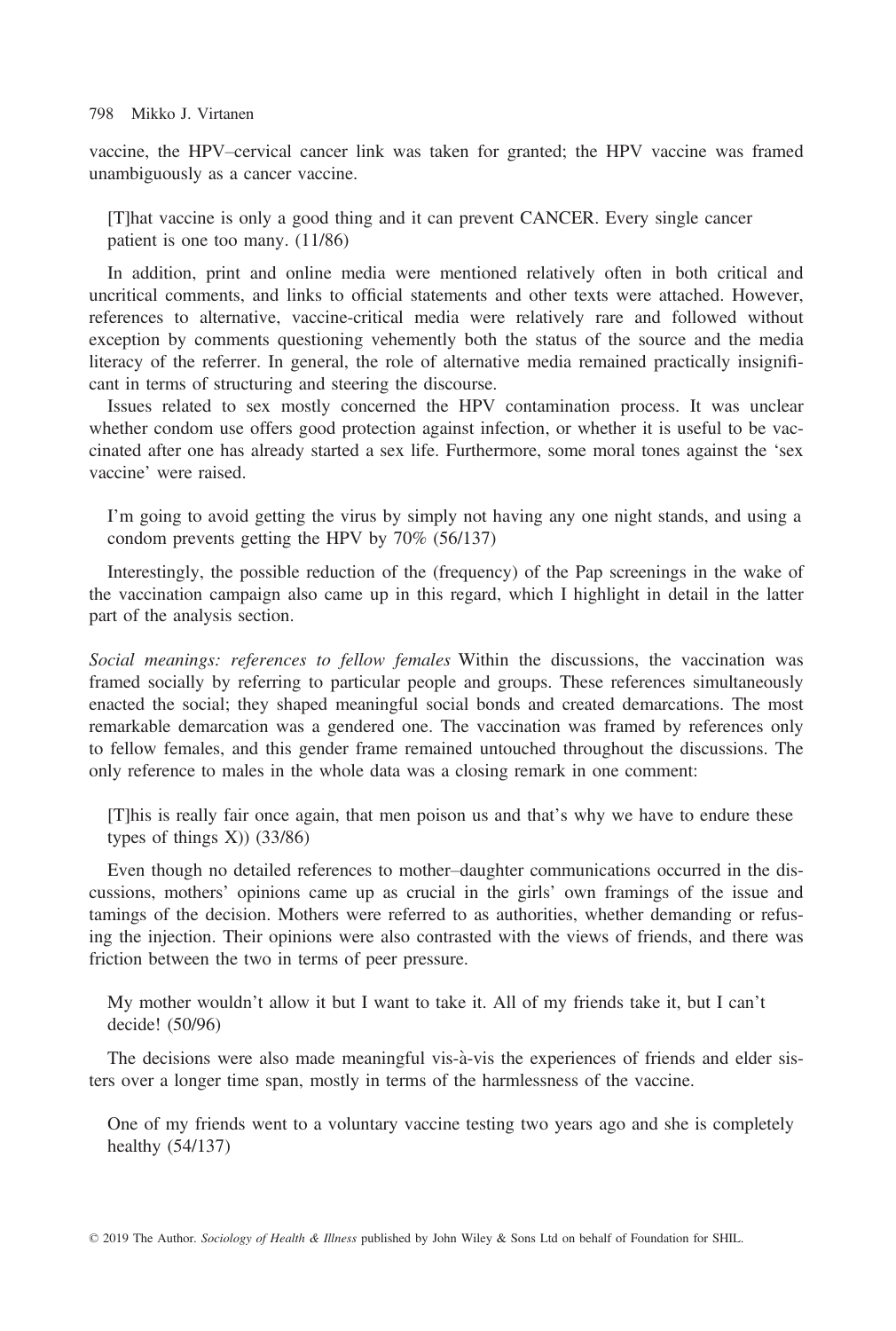The vaccination was also framed socially through the illness. Kinship connections and the chain of generations were referred to as important in physiological terms; the vaccination was made meaningful through a common and shared cancer risk.

[M]y grandmother died precisely of cervical cancer just like her own mother (96/137)

The tone of these comments was sad and submissive. Kin bonds highlight a shared fate via an increased cancer risk, which is more burdensome to frame and tame than the vaccination decision. The general cancer frame was concretised, leading to the framing of the vaccination issue outside ones' own agency.

Epistemic-factual meanings: reasoning and certainty, anxiety and ambiguity The decision to be vaccinated was framed mainly both rationally and in terms of trust in officials. The majority of the pro comments were in line with the campaign message: it is rational for the individual to be vaccinated, as the vaccine has been thoroughly researched and the benefits of the vaccination outweigh the possible individual risks.

It is more reasonable to take the vaccine and endure pain for a couple of days than go later to cancer treatment and suffer that (66/86)

I am aware that the prior motivation for the pharmaceutical companies is not always health promotion, but this vaccine seemed to be more thought through and more researched and trustworthy in general than, e.g. the swine flu vaccine (46/86)

Individual, knowledge-based rationality and trust in officials also appeared separately. Instead of thorough and rational pondering, the uncertainty of the decision was framed by positing it outside the scope of one's own reasoning, into the realm of the officials, who were framed as essentially trustworthy authorities.

If a vaccine is offered publicly, it is absolutely safe (102/137)

Pro-vaccination justifications were also contrasted with the anti-vaccine stories in the (alternative) media. The media narratives were labelled as 'alarmism' and 'nonsense', and downplayed both by questioning the status of the medium in question and by the underlying trust in official, scientifically proven information. However, anecdotal stories, mostly about the sufferings caused by cancer, were not downplayed in a similar manner but framed as authentic and justified instead.

One woman who suffered from the cervical cancer wrote a text about how she ... would have taken the vaccine without whimpering if it had been available (54/86)

Scepticism towards the vaccine differed significantly from the pro-vaccine comments. In contrast to the twofoldness of the individual-rational reasoning and the trust in officials, there were many ways of framing the issue negatively and taming the decision to not be vaccinated. I grouped the negative framings and tamings under twelve main themes, and the second largest theme was nevertheless a heterogeneous one, which I labelled 'other'. This is a finding in itself: the official vaccine discourse was challenged multifariously.

When the issue was framed negatively in epistemic terms, the questioning of official expert knowledge was the most common theme. However, the criticism of official knowledge was not solely grounded on alternative knowledge, but more importantly on a lack of sufficient knowledge, including among health officials.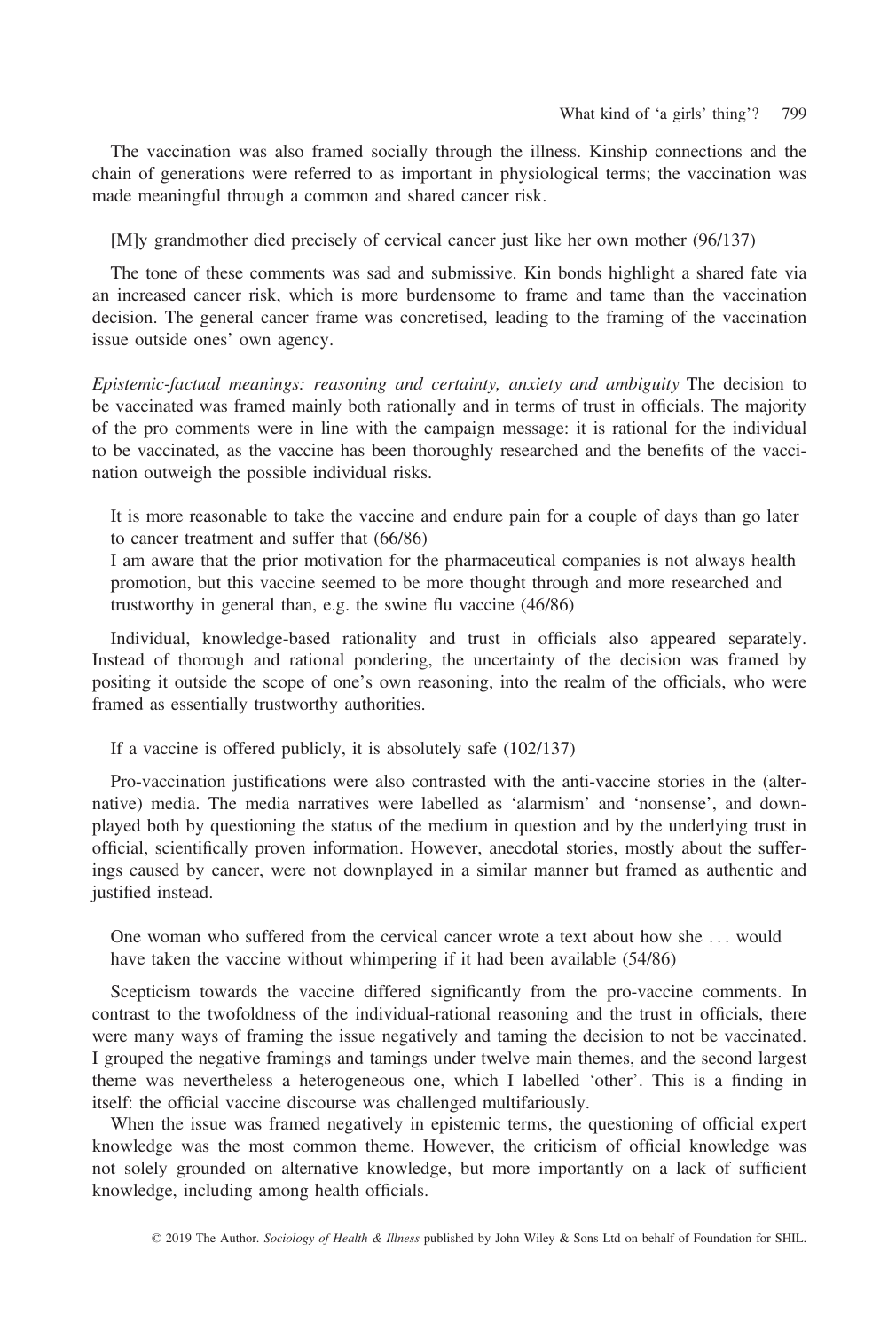I won't take it as the vaccine hasn't been researched thoroughly, so no one knows what it brings about :) (65/137)

Lack of knowledge was connected both to unknown side effects and to scepticism towards the effectiveness of the vaccine. Unknown side effects reflected the theme of the newness of the vaccine, which was related to three separate con framings.

Newness reflected, firstly, distrust in health officials and suspicion about their true motives, bolstered by references to the previous public debate around the swine flu vaccination. As the primary interest of the officials and the pharmaceutical companies is to promote new vaccines at all cost, they are not trustworthy when reporting potential side effects, it was argued.

People have aalll kinds of vaccines rammed down their throats; are all of these helpful and necessary? :DD and pharmaceutical companies won't tell about all the side effects (61/137)

Secondly, newness related to scepticism towards the necessity of the vaccine and contrasted with the known or imaginary category of healthy people living their lives unvaccinated.

Somehow it feels alien to take it. People have done well to date without it, so I will be ok as well D: Aaargh I don't know :I (2/96)

The quote features also a third type of newness framing that is relatively common in the comments: anxiety towards something new and different, which leads to the decision to not to act. This framing resembles the so-called status quo bias, a preference for the current state of affairs. The current state of one's health is taken as a reference point, and any change from it is perceived as a loss, even though altering the status quo might be beneficial. Concretely, the anxiety towards altering the current state was expressed as a fear of needles and injections: needles hurt one's healthy body.

The last and most important finding in the critical comments was a pronounced trust in one's own ability to obtain knowledge and make a rational decision independently, ignoring 'pressure from the officials'. This framing was connected, firstly, with the relatively low total rate of cervical cancer contraction.

Approx. 160 women contracted it a year in Finland, and we got 2.5 million women, so the amount is quite low. Why should we be vaccinated against such a thing? (70/96)

There is a clear contradiction between the framings as the same annual number of cancer cases was set to promote the vaccine in the campaign materials by highlighting the relatively high percent of deaths among the contracted.

Secondly, the 'cancer vaccine' frame was called into question by emphasising the role of other medical-preventive measures, especially the regular Pap screenings. One's right to attend to the on-going screenings regularly also after the vaccination was defended vehemently.

I want the opportunity to go to the pap tests as often as those without the vaccine. The vaccine won't protect [all] but only the majority from the papilloma virus (8/96)

The framing of the vaccine as less effective than regular Pap screenings was based pronouncedly on individual-rational reasoning. Moreover, the rationality of the screenings in terms of one's own health was also contrasted with the assumed cost-saving rationale of the health officials on the population level.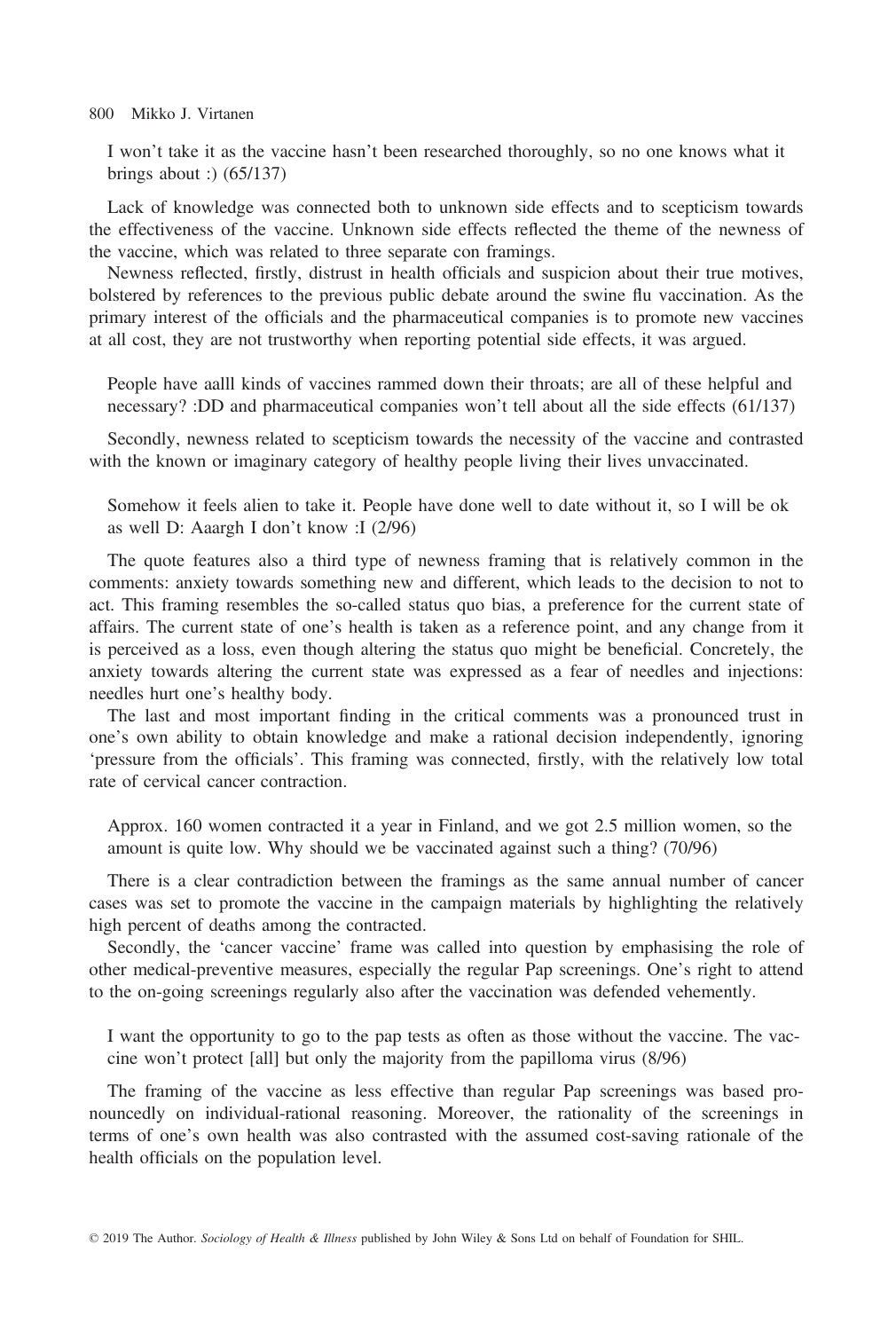The vaccine prevents the preliminary stages of the cancer and not the whole cancer ... and the cancer can be prevented by visiting the gynaecologist and if some preliminary stages are found, they can be had out somehow (22/32)

It is anyway true that Finland bought the vaccine batch at a discount and now the PAP tests are being reduced ->saving money (15/137)

In addition, the individual responsibility of condom use was referred to as a more effective prevention method compared to the vaccine.

That vaccine protects from papillomavirus (not directly even from that cervical cancer) which is very effectively prevented by using a condom (63/96)

The underlying cancer frame was not really questioned. However, the cancer vaccine frame, the rationality of the new official preventive method  $-$  i.e. vaccination  $-$ , was challenged. Interestingly, this challenge was based on the very framing of the official vaccination campaign by stressing one's competence as a self-responsible, rational health-subject. The regular Pap screenings were defended exactly in these terms, as safeguarding one's own health more effectively than the vaccine.

#### Results and discussion: frictions and continuities between health-rationalities

HP virus affects both males and females and causes also diseases that are not female-specific, such as genital warts, oropharyngeal cancers and other types of anogenital cancers than cervical carcinoma (Daley *et al.* 2017, Zimet *et al.* 2013). However, the HPV vaccination is unambiguously gendered and 'genderedly ontologised' in both explored meaning landscapes – the vaccination campaign directed by the health officials and the online discussions of the vaccination-aged girls. The tight coupling of HPV to cervical cancer and further to its prevention by female-only vaccination resemble the critical theses of 'feminization of HPV and HPV vaccines' (Daley et al. 2017) and 'the gendering of HPV' (Mara 2010). Both the virus and its prevention method get framed as a girls' thing. But what kind of a girls' thing?

The broad picture of frictions between the scientific and socio-cultural framings and tamings of health and illness is already a given in social scientific research. In contrast to epidemiological-statistical chance-taming based on probabilities, personal, peers' and relatives' experiences and lay knowledge play a significant role in lay perceptions of health, as do cultural framings based on luck, fate and destiny, for instance (Davison et al. 1991, Prior 2003). Furthermore, previous research has also highlighted how campaigns against female-specific cancers '"pinkwash" cancer through gendered metaphors and symbols' (Linden 2016: 36), and, consequently, push broader issues of herd immunity and public health rationales involved in HPV vaccination into the background (Linden 2016: 201–202, see also Jain 2013). The idea of gendered pink-washing fits well with the girly pink HPV vaccination campaign in Finland, free of broad, complicated issues of herd immunity and epidemiological assessments.

Other scholars have targeted HPV vaccination by focusing on the nexus between population health and individual responsibilities, especially in terms 'biomedicalization' (Clarke et al. 2003) and 'privatization of public health' (Mamo et al. 2010: 124) via consumer imperatives; 'individual girls and girlhood collectives are brought forward to consume in the name of health, adhering neatly to neoliberal ethics of individual responsibility and normative construction of gender and sexuality' (ibid.). Although the sweeping narrative of neoliberal, individualised and consumerised health governance covers partly also the Finnish taxpayer-funded HPV vaccination,<sup>10</sup> it must be fine-grained, however, to describe aptly the case at hand. This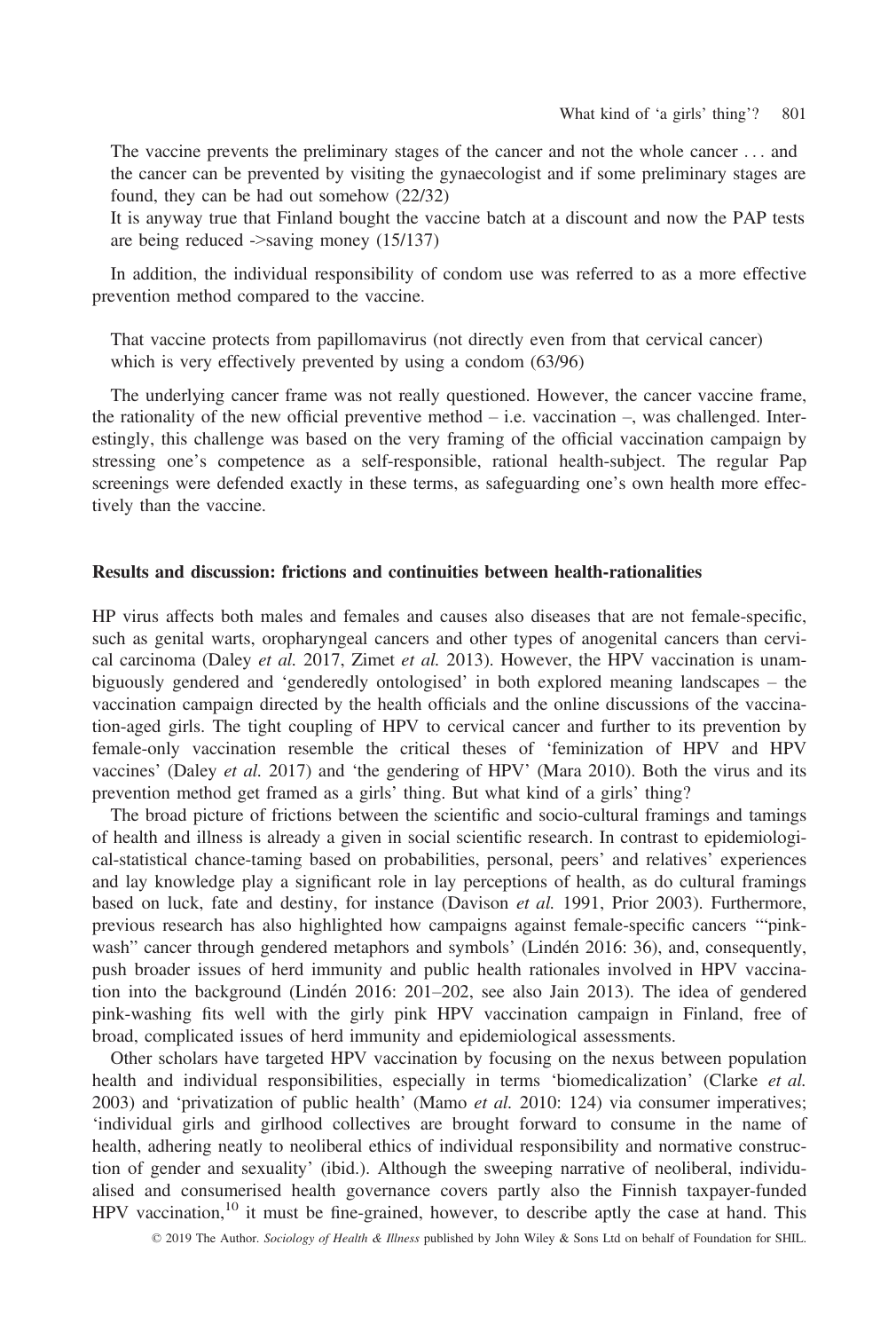is carried out by focusing on the mediations between epidemiological and campaign framings and tamings, and the ones of adolescent girls, and by highlighting both frictions and continuities between these.

The aetiological complexities in the interconnectedness of the HP virus, cervical cancer, and the vaccine are actively tamed by epidemiologists and health officials in the making of a 'good enough' prevention method against cervical cancer (Casper and Clarke 1998). The sufficient effectiveness of the vaccine is produced by conducting statistical assessments that combine population-level effectiveness with safety and cost-effectiveness. When the vaccine is included in the NVP, it must be effectively delivered to the target group to reach the campaign goals. This is not only a matter of technical administration, however. The vaccine needs also to be framed to 'satisfy pertinent "social worlds" to become embedded in them' (Paul et al. 2018: 69). The 'a girls' thing' campaign was created for this, to embed the vaccine in the social world and the landscape of meaning of vaccination-aged girls. In the campaign materials, targeted directly at the adolescent girls through girly socio-cultural imagery, the aetiological complexities have been tamed and the image is clear: the papillomavirus is common and causes cervical cancer; cervical cancer is deadly; and vaccination is the most effective defence against this insidious cancer. Consequently, a rational and responsible subject consciously taking care of her (reproductive) health by getting the shot is enacted. Yet, the rationality of this rationale was both confirmed and contested in the adolescent girls' online discussions.

First, the entire online discourse centred on the campaign imperatives of cervical cancer and the most effective prevention method against it. Additionally, although elements of distrust in health care officials and amorphous uncertainty and anxiety came up, the critical in-depth ponderings were also remarkably in line with the style of reasoning promoted in the campaign materials – namely, framing cancer and its prevention in terms of rationally safeguarding one's individual health. The individual rationality of cancer prevention and conscious self-responsibility flow unaltered through the landscapes of meaning of both the vaccination campaign and the vaccination-aged girls.

However, despite the common goal of maximal cancer prevention and individual rational orientation towards it, the exact means to reach the goal varied between the landscapes since – on an individual basis – regular Pap screenings were framed as a more effective cancer prevention method than the vaccine in the girls' con vaccination comments. Consequently, the crucial nexus in the campaign objective  $-$  to obtain a public health benefit on the population level through the rational decisions of individuals – was called into question. The rationale of population-epidemiological health benefit was associated with the official vaccine promotion, whereas the individual health rationale pointed towards the screenings as the most effective prevention method. Maximal clinical effectiveness, in terms of one's individual health, was emphasised at the expense of the public health rationale of health benefit and cost-effectiveness on the population level. The rationality of the promoted, most rational choice was questioned in rational terms.

Address for correspondence: Mikko J. Virtanen, University of Tampere - Faculty of Social Sciences (SOC), Kalevantie 5 Tampere 33014, Finland. E-mail: [mikko.jz.virtanen@helsinki.](mailto:)fi

### Acknowledgements

This study was funded by the Academy of Finland as part of 'INSPRINS (283447) and TreWISE (312624) research projects,' and by Alfred Kordelin Foundation.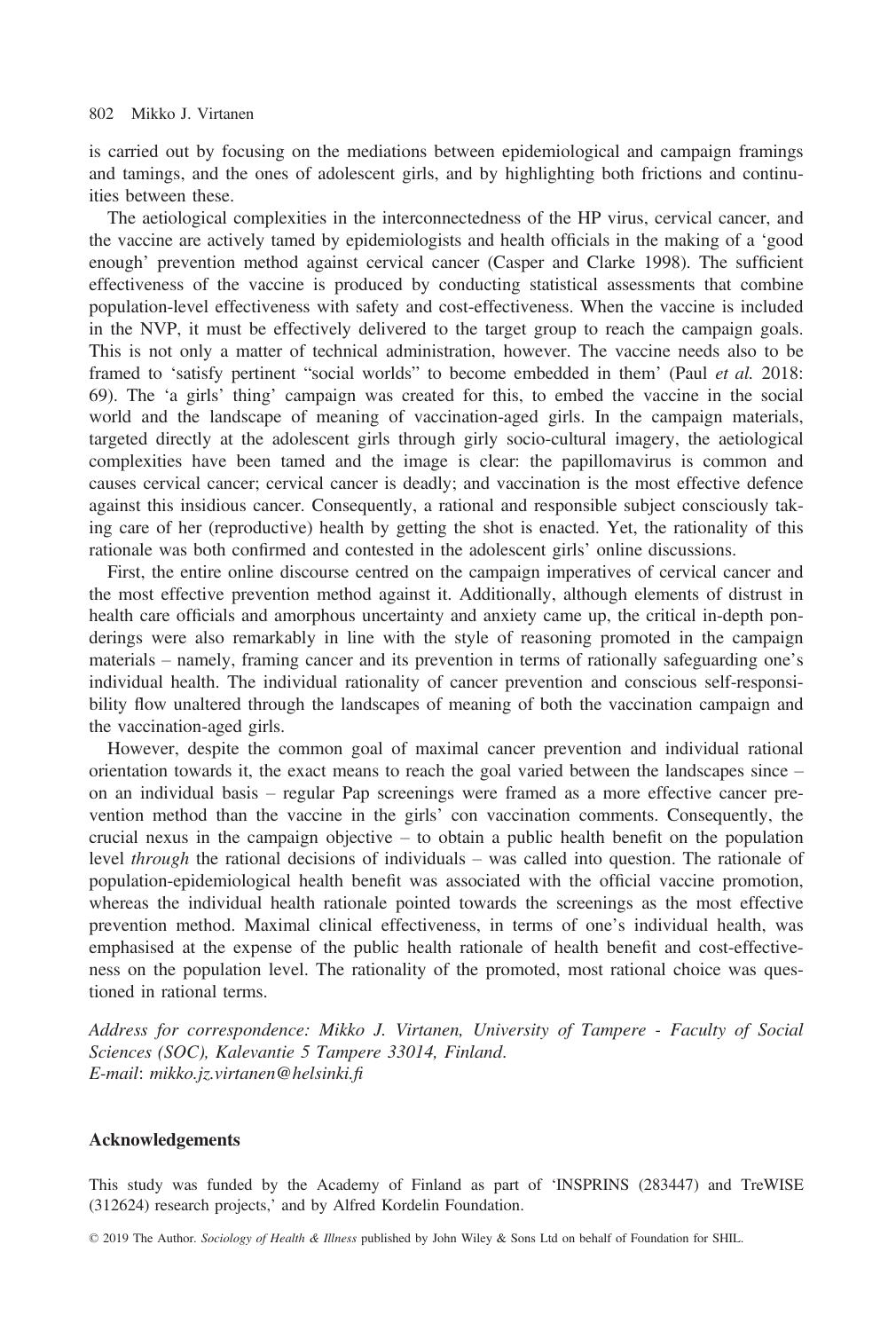# **Notes**

- 1 The statistics can be found on the websites [www.hpvcentre.net](http://www.hpvcentre.net) and www.thl.fi/fi[/web/rokottaminen/](http://www.thl.fi/fi/web/rokottaminen/rokotteet/hpv-rokote#rokote) [rokotteet/hpv-rokote#rokote](http://www.thl.fi/fi/web/rokottaminen/rokotteet/hpv-rokote#rokote).
- 2 In 2011, the officials of the Finnish National Institute for Health and Welfare (THL) eventually admitted that there was a connection between the Pandemrix flu vaccination and the increase in narcolepsy figures in Finland: www.thl.fi/fi[/tutkimus-ja-asiantuntijatyo/hankkeet-ja-ohjelmat/narkolepsia](http://www.thl.fi/fi/tutkimus-ja-asiantuntijatyo/hankkeet-ja-ohjelmat/narkolepsia-ja-sikainfluenssarokote)[ja-sikainfluenssarokote](http://www.thl.fi/fi/tutkimus-ja-asiantuntijatyo/hankkeet-ja-ohjelmat/narkolepsia-ja-sikainfluenssarokote)
- 3 'With the experience of the rapid, world-record reduction of cervical cancer screening in Finland since the introduction of the PAP smear screening programme in year 1953 [...] the present thinking on the national level is to intensify the already highly successful PAP smear screening. Intensifying screening especially in the younger age groups would most likely have a positive impact on these morbidity and mortality figures much faster than introducing an HPV vaccine, given the fact that the reported overall vaccine efficacy figures of HPV on cervical precancerous lesions caused by all HP viruses is only 27% in non-naïve individuals and that introduction of a vaccine would not bring about savings in the form of reducing screening costs.' (Nohynek 2008: 279)
- 4 All quoted passages are from the materials on the planning and campaign websites [www.innokyla.fi](http://www.innokyla.fi) and [www.tyttojenjuttu.fi](http://www.tyttojenjuttu.fi).
- 5 See: [www.youtube.com/watch?v=jzUARtB9Ljw](http://www.youtube.com/watch?v=jzUARtB9Ljw)
- 6 [www.innokyla.fi](http://www.innokyla.fi)
- 7 www.thl.fi/fi[/web/vaccination/vaccination-coverage](http://www.thl.fi/fi/web/vaccination/vaccination-coverage)
- 8 All quotations are from the materials on the planning and campaign websites<www.innokyla.fi> and [www.tyttojenjuttu.fi.](http://www.tyttojenjuttu.fi)
- 9 All quotations are verbatim, including misspellings and emoticons, and translated and formulated as close to the original Finnish versions as possible. The number following the quotation indicates the place of the quotation in the respective thread.
- 10 In the Nordic welfare regime, the tax-funded, universal health care traces historically to the constellation between the state and the citizen: 'Responsibility for care has been understood first and foremost as a public and collective responsibility within a citizen–state relationship rather than as an individual one' (Lindén 2017: 110).

# References

- Aronowitz, R. (2010) Gardasil: a Vaccine against Cancer and a Drug to Reduce Risk. In Wailoo, K., Livingston, J., Epstein, S. and Aronowitz, R. (eds) Three Shots at Prevention: The HPV Vaccine and the Politics of Medicine's Simple Solutions. Baltimore: Johns Hopkins University Press.
- Brisson, M. and Edmunds, W.J. (2003) Economic evaluation of vaccination programs: the impact of herd immunity, Medical Decision Making, 23, 76–82.
- Cairns, J. (1997) Matters of Life and Death: Perspectives on Public Health, Molecular Biology, Cancer, and the Prospects for the Human Race. Princeton: Princeton University Press.
- Casper, M.J. and Carpenter, L.M. (2008) Sex, drugs, and politics: the HPV vaccine for cervical cancer, Sociology of Health & Illness, 30, 6, 886–99.
- Casper, M.J. and Clarke, A.E. (1998) Making the Pap Smear into the 'right tool' for the job: cervical cancer screening in the USA, circa 1940–95, Social Studies of Science, 28, 2, 255–90.
- Clarke, A.E., Shim, J.K., Mamo, L., Fosket, J. R., et al. (2003) Biomedicalization: technoscientific Transformations of Health, Illness, and U.S. Biomedicine, American Sociological Review, 68, 2, 161–94.
- Connell, E. and Hunt, A. (2010) The HPV vaccination campaign: a project of moral regulation in an era of biopolitics, Canadian Journal of Sociology, 35, 1, 63–82.
- Corbin, J. and Strauss, A. (2012) Basics of Qualitative Research (4th ed.): Techniques and Procedures for Developing Grounded Theory. London: Sage.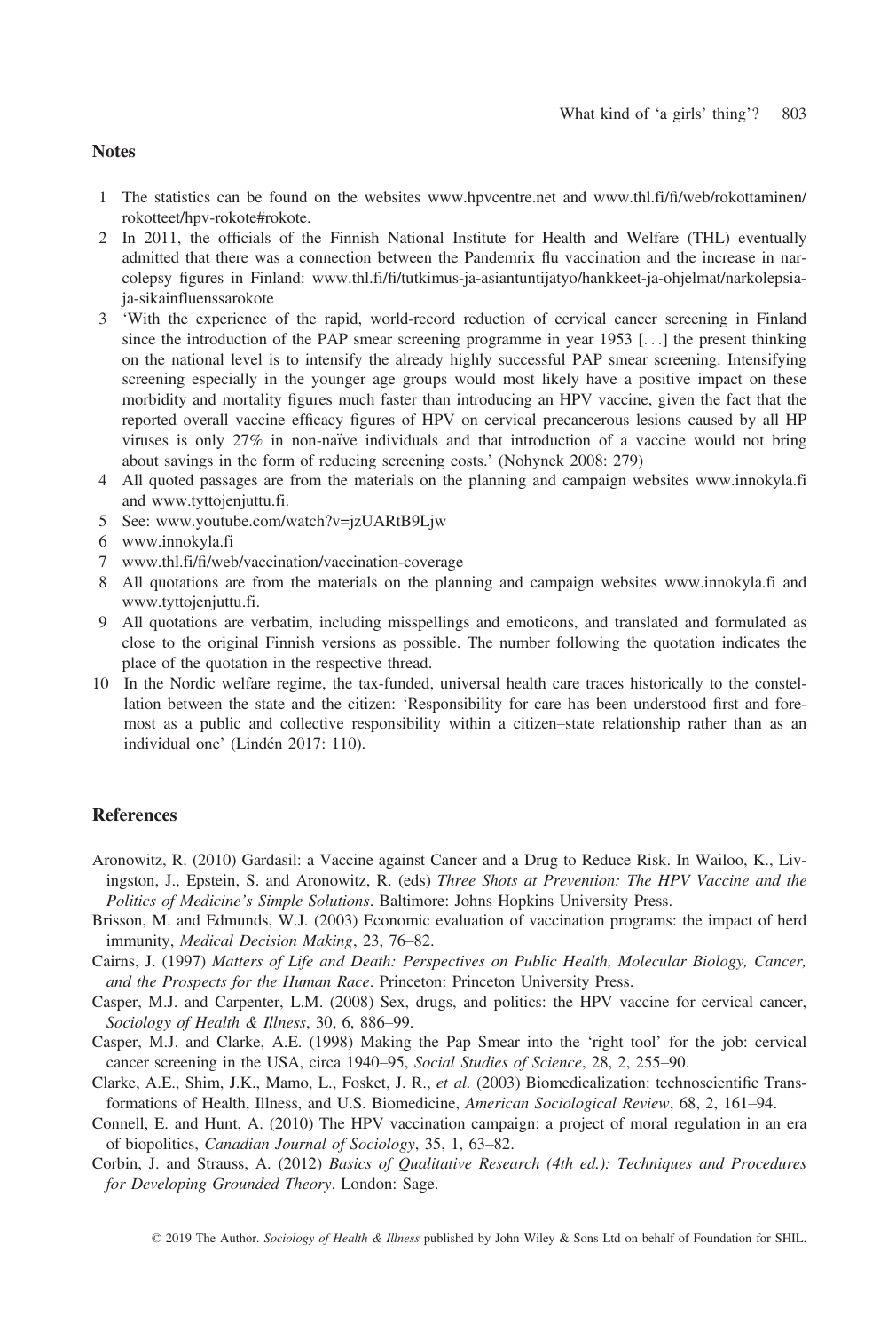- Daley, E.M., Vamos, C.A., Thompson, E.L., Zimet, G.D., et al. (2017) The feminization of HPV: how science, politics, economics and gender norms shaped U.S, HPV Vaccine Implementation, Papillomavirus Res, 3, 142–8.
- Das, A., Madhwapathi, V., Davies, P., Brown, G., et al. (2010) Knowledge and acceptability of the HPV vaccine by school children and their parents in Birmingham, Vaccine, 28, 6, 1440–6.
- Davison, C., Smith, G.D. and Frankel, S. (1991) Lay epidemiology and the prevention paradox: the implications of coronary candidacy for health education, Sociology of Health & Illness, 13, 1, 1–19.
- Fox, N.J. and Ward, K.J. (2008) Pharma in the bedroom ... and the kitchen ... The pharmaceuticalisation of daily life, Sociology of Health & Illness, 30, 6, 856–68.
- Gericke, A. (2008) Paradox of vaccination in cervical cancer and screening, BMJ, 337, 1049.
- Gottlieb, S.D. (2018) Not Quite a Cancer Vaccine: Selling HPV and Cervical Cancer. New Brunswick: Rutgers University Press.
- Griffioen, A.M., Glynn, S., Mullins, T.K., Zimet, G.D., et al. (2012) Perspectives on decision making about human papillomavirus vaccination among 11- to 12-year-old girls and their mothers, Clin Pediatr (Phila), 51, 6, 560–8.
- Hall, A.J. (2010) The United Kingdom joint committee on vaccination and immunisation, Vaccine, 28S, A54–7.
- Haug, C. (2009) The risks and benefits of HPV vaccination, JAMA, 302, 7, 795–6.
- zur Hausen, H. (2000) Papillomaviruses causing cancer: evasion from host-cell control in early events in carcinogenesis, Journal of the National Cancer Institute, 92, 9, 690–8.
- zur Hausen, H. (2009) Papillomaviruses in the causation of human cancers a brief historical account, Virology, 384, 2, 260–5.
- Hendry, M., Lewis, R., Clements, A., Damery, S., et al. (2013) "HPV? Never heard of it!": a systematic review of girls' and parents' information needs, views and preferences about human papillomavirus vaccination, Vaccine, 31, 45, 5152–67.
- Hestbech, M.S., Gyrd-Hansen, D., Kragstrup, J., Siersma, V., et al. (2016) How does HPV vaccination status relate to risk perceptions and intention to participate in cervical screening? – a survey study, BMC Public Health, 16, 708.
- Jain, S.L. (2013) Malignant: How Cancer Becomes Us. Berkeley: University of California Press.
- Larson, H.J., Cooper, L.Z., Eskola, J., Katz, S.L., et al. (2011) Addressing the vaccine confidence gap, The Lancet, 378, 9790, 526–35.
- Lindén, L. (2016) Communicating Care: The Contradictions of HPV Campaigns. Lund: Arkiv Academic Press.
- Linden, L. (2017) You will protect your daughter, right? In Johnson, E. (ed.) Gendering Drugs: Feminist Studies of Pharmaceuticals. Basingstoke: Palgrave Macmillian.
- Löwy, I. (2010) HPV vaccination in context: A view from France. In Wailoo, K., Livingstone, J., Epstein, S. and Aronowitz, R. (eds) Three Shots at Prevention: The HPV Vaccine and the Politics of Medicine's Simple Solutions. Baltimore: The Johns Hopkins University Press.
- Luhmann, N (1995) Social Systems. Stanford: Stanford University Press.
- Mamo, L. and Epstein, S. (2014) The pharmaceuticalization of sexual risks: vaccine development and the new politics of cancer prevention, Social Science & Medicine, 101, 155–65.
- Mamo, L., Nelson, A. and Clark, A. (2010) Producing and Protecting Risky Girlhoods. In Wailoo, K., Livingstone, J., Epstein, S. and Aronowitz, R. (eds) Three Shots at Prevention: The HPV Vaccine and the Politics of Medicine's Simple Solutions. Baltimore: The Johns Hopkins University Press.
- Mara, M. (2010) Spreading the (dis)ease: Gardasil and the gendering of HPV, Feminist Formations, 22, 2, 124–43.
- Mathur, M.B., Mathur, V.S. and Reichling, D.B. (2010) Participation in the decision to become vaccinated against human papillomavirus by California high school girls and the predictors of vaccine status, J Pediatr Health Care, 24, 1, 14–24.
- McRee, A.L., Reiter, P.L. and Brewer, N.T. (2010) Vaccinating adolescent girls against human papillomavirus –Who decides?, Preventive Medicine, 50, 4, 213–4.
- McRee, A.L., Reiter, P.L., Gottlieb, S.L. and Brewer, N.T. (2011) Mother-daughter communication about HPV vaccine, Journal of Adolescent Health, 48, 3, 314–7.
- © 2019 The Author. Sociology of Health & Illness published by John Wiley & Sons Ltd on behalf of Foundation for SHIL.